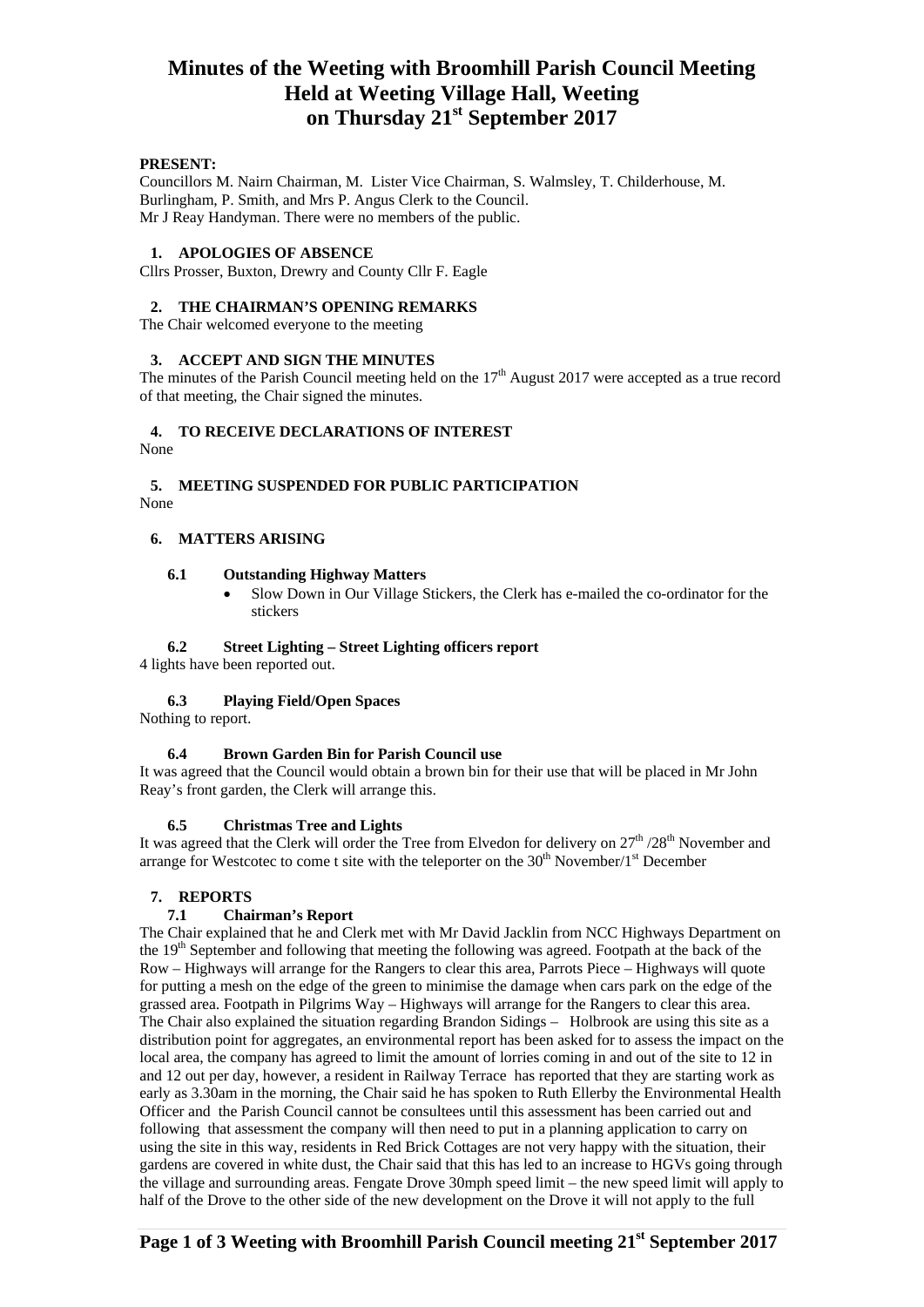# **Minutes of the Weeting with Broomhill Parish Council Meeting Held at Weeting Village Hall, Weeting on Thursday 21st September 2017**

length. On this side of the development the 30mph speed limit will be moved from where the end of the estate is up to where the first house is on the corner coming towards Weeting. The Chair has asked if a 40mph/50mph speed limit can be applied from where the 30mph ends coming into Weeting.

## **7.2 Clerks Report**

- Completed VAT refund for April to July 2017 £1211 has now gone into the bank
- Met with Highways on the 19th September along with the Chair to discuss various issues
- Carried out the annual Risk Assessment with Cllr Lister (thankyou) this will appear on Octobers agenda to be signed off (too late to put it on the September agenda)
- Started to prepare a template for Standing Orders and Code of Conduct that should be reviewed every 4 years – the date on your last standing orders was 2012
- Wrote to a resident on All Saints regarding bushes obstructing the path
- Starting to prepare figures for the budget meeting and I should have these ready for the next meeting in October
- Ordered part for broken piece of equipment on the play area

## **7.3 Village Handyman Report**

Cut back bushes and branches on dog walk, Parrots Piece and All Saints, repaired holes in chain link fence, painted rusty parts on climbing frame on the play area, painted barrier to playing field, removed broken steering wheel on the play area (thank you to Cllr Lister for her help with this), all the litter bins are well used as there was less litter picked up this summer than in nine years and the new dog bin is well used, regularly cleared away household rubbish from the bottle bank area and put clothes into cloths bank twice a week.

## **7.4 Bowls Club Report**

The Club is waiting for quotes for the work on the WC areas.

## **7.5 Village Hall Report**

No meeting this month.

There was a discussion regarding the keep fit class needing to use the Village Hall WC's during their sessions, it was agreed that Cllr Lister would suggest that they approach the Football Club to see if they can borrow a key from them to use their WC's as this would not interfere with anyone that may be hiring the Village Hall when the members need to use the toilets.

## **7.6 District Councillors Report**

Not at meeting

## **7.7 County Councillors Report**

Not at meeting

#### **8. CORRESPONDENCE – To report on any outstanding correspondence received by the Council**

None

## **9. FINANCE**

**9.1 To Agree and Sign the Payments for August/September Invoices**

The following payments were authorised on Thursday the  $21<sup>st</sup>$  September 2017 the cheques were signed by Cllr Lister and Cllr Burlingham

| <b>Balance for August 2017</b>    | £27,921.05 |
|-----------------------------------|------------|
| Minus the following direct debits |            |
| E-On Street Lights                | £472.42    |
| E-On Street Lights Parrots Piece  | £11.22     |
| Viridor Waste Collection          | £49.92     |
| Mr J Reay Salary Paid by SO       | £200.00    |
| <b>Total Direct Debits</b>        | £703.56    |

**Plus the following receipts**